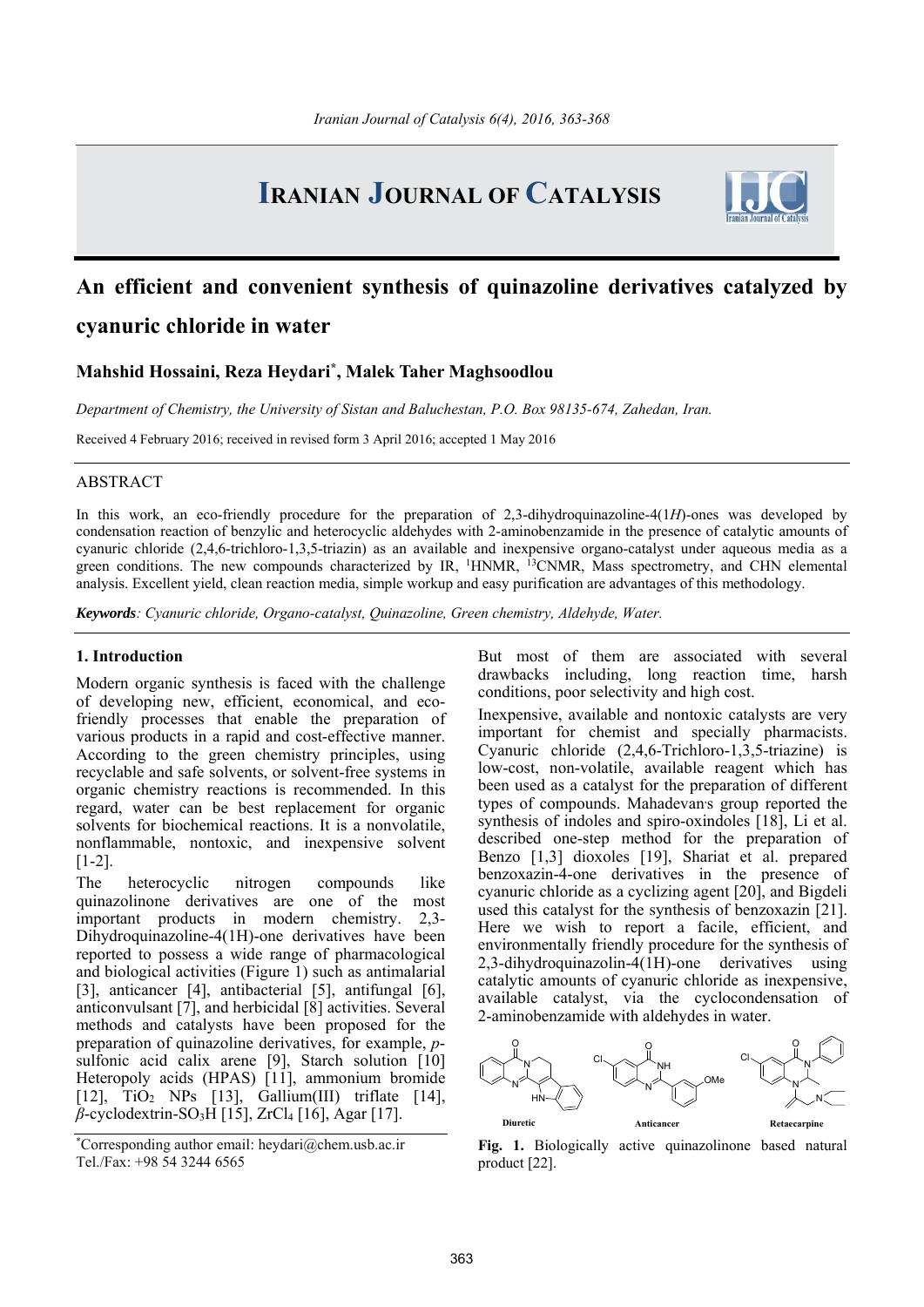# **2. Experimental**

#### *2.1. Materials and Solvents*

The reagents and solvents were purchased from Merck and Aldrich Chemical companies and were used as received. The samples were analyzed by FT-IR spectroscopy (JASCO FT/IR-460 plus spectrometer) and melting points were measured by Electrothermal 9100 apparatus. <sup>1</sup>HNMR and <sup>13</sup>CNMR spectra of compounds were recorded on a Bruker DRX-400 Avance instrument in DMSO-*d*6. The mass spectra for the new compounds were recorded on an Agilent Technology HP 5973 MSD mass spectrometer operating at an ionization potential of 70 eV and Elemental analyses were performed using a Heraeus CHN- Rapid analyzer.

#### *2.2. General procedure for the synthesis of 2,3 dihydroquinazolin-4(1H)-one derivatives:*

A mixture of an aldehyde (1.0 mmol), 2-aminobenzamide (1.0 mmol, 0.136 g) and cyanuric chloride (20 mol%) in water (2 mL) was stirred at 80°C. The progress of the reaction was monitored by thin layer chromatography (TLC). After completion of the reaction, the mixture was filtered. The residue was washed with water and recrystallized from ethanol. Products were identified by FTIR, <sup>1</sup>HNMR, <sup>13</sup>CNMR, mass spectroscopy and CHN elemental analysis.

#### *Selected spectral data*

## *2,3-Dihydro-2-phenylquinazolin-4(1H)-one (Table 3, entry 1):*

White crystal. m.p.= 221-222°C. IR (KBr):  $\bar{v} = 3291$ , 3035, 1651, 1610, 1488 cm-1. 1 HNMR (400 MHz, DMSO-*d*6): δ= 8.29 (s, 1H), 7.60 (d, 1H), 7.48 (d, 2H, *J* = 7.4 Hz), 7.33-7.40 (m, 3H), 7.23 (t, 1H), 7.08 (s, 1H), 6.75 (d, 1H), 6.69 (t, 1H, *J* = 7.4 Hz), 5.75 (s, 1H) ppm. 13CNMR (100 MHz, DMSO-*d*6): δ= 164.4, 149, 143.5, 134.2, 129.5, 129, 128.3, 127.7, 118.1, 115.8, 114.9, 67.6 ppm.

## *2-p-Tolyl-2,3-dihydroquinazolin-4(1H)-one (Table 3, entry 4):*

White solid. m.p.= 225-226°C. IR (KBr):  $\bar{v} = 3312$ , 3065, 1656, 1611, 1542, 1487 cm<sup>-1</sup>. <sup>1</sup>HNMR (400 MHz, DMSO-*d*6): δ= 8.19 (s, 1H), 7.63 (d, 1H, *J* = 7.5 Hz), 7.40 (d, 2H, *J* = 7.9 Hz), 7.26−7.17 (m, 3H), 7.02 (s, 1H), 6.75 (d, 1H, *J* = 8.0 Hz), 6.71 (t, 1H, *J* = 7.4 Hz), 5.70 (s, 1H), 2.31 (s, 3H) ppm. 13CNMR (100 MHz, DMSO-*d*6): δ= 162.4, 149, 148, 146, 133.5, 127.5, 126, 123.6, 121.3, 116.6, 115.5, 65.3 ppm.

*2-(4-hydroxy-3-methoxy-5-nitrophenyl)-2,3 dihydroquinazolin-4(1H)-one (Table 3, entry 10):* 

Yellow solid. m.p= 192-193 °C, IR (KBr):  $\bar{v} = 3360$ , 3206, 1681, 1612, 1544, 1514, 1489, 1346 cm<sup>-1</sup>. <sup>1</sup>HNMR (400 MHz, DMSO- $d_6$ ): δ= 3.90 (s, 3H), 5.80 (s, 1H), 6.72 (t, 1H), 6.80 (d, 2H), 7.29 (t, 1H), 7.48

(d, 1H, *J* = 2.0), 7.57 (d, 1H, *J*= 2.0), 7.63 (dd, 1H), 8.35 (s, 1H) ppm. <sup>13</sup>CNMR (100 MHz, DMSO- $d_6$ ):  $\delta$  = 164, 150, 148, 143, 136.8, 133.5, 132, 128, 118, 115.5, 65, 58 ppm. MS (EI, 70 eV): m/z (%)= 315 (M+ ), 314 (M-1). Anal. Calcd. for  $C_{15}H_{13}N_3O_5$ : C, 53.08, H, 3.86, N, 12.37; Found: 53.16, H, 3.97, N, 12, 39.

#### *2-(2,6-dichlorophenyl)-2,3-dihydroquinazolin-4(1H) one (Table 3, entry 11):*

White solid. m.p.= 210-211°C, IR (KBr):  $\bar{v} = 3433$ , 3190, 1650, 1615, 1575, 1518, 1489 cm-1. 1 HNMR (400 MHz, DMSO- $d_6$ ):  $\delta$  = 8.16 (s, 1H), 7.64 (dd, 1H), 7.54 (d, 2H), 7.45 (d, 1H), 7.25 (m, 1H), 7.25 (s, 1H), 6.78 (d, 1H), 6.65 (dd, 2H) ppm. 13CNMR (100 MHz, DMSO-*d*6): δ= 163.30, 148.28, 136.5, 134, 133.80, 131.50, 130.30, 127.70, 117, 114.10, 113.80, 65 ppm. MS (EI, 70 eV): m/z (%)= 293 (M+ ), 292 (M-1), 294 (M+1). Anal. Calcd. for  $C_{14}H_{10}CN_2O$ : C, 56.69, H, 3.39, N, 9.43; Found: C, 56.95, H, 3.43, N, 9.51.

### **3. Results and Discussion**

Following our recent studies directed towards the development of practical, facile, inexpensive and ecofriendly procedures for synthesis of compounds. Most of the synthetic protocols for quinazolinone reported so far suffer from harsh reaction conditions such as pyridine/DMF [23], long reaction time [10], poor selectivity [24,25] and expensive methods [26]. In addition, the transition metal-containing compounds often used for synthesis of this compounds [16,27,28] (Table 1). We used cyanuric chloride as a source of HCl as a suitable catalyst for the synthesis of 2,3-dihydroquinazolin-4(1*H*)-one derivatives.

Cyanuric chloride is an organo-catalyst and the advantages of this catalyst are available and inexpensive also the procedures of reaction is simple, efficient and environmentally friendly. An acceptable mechanism is shown in Scheme 1. Cyanuric chloride reacts with water and releases 3 moles of HCl and cyanuric acid (removable by washing with water) as by-product. The *in situ* generated HCl acts as a protic acid and activates the carbonyl oxygen to promote the condensation reaction [21]. Subsequently, the activated aldehyde reacted with 2-aminobenzamide to give the products.

To achieve suitable conditions for the synthesis of 2,3-dihydroquinazolin-4(1H)-one derivatives, the reaction between 4-chlorobenzaldehyde and 2-aminobenzamide as a simple model system was carried out under aqueous conditions using various amounts of catalyst and different temperatures (Table 2). As could be seen in Table 2, the best result was obtained with 20 mol% cyanuric chloride as a catalyst at 80°C. Using less catalyst resulted in lower yields, whereas higher amounts of catalyst did not affect reaction times and yields.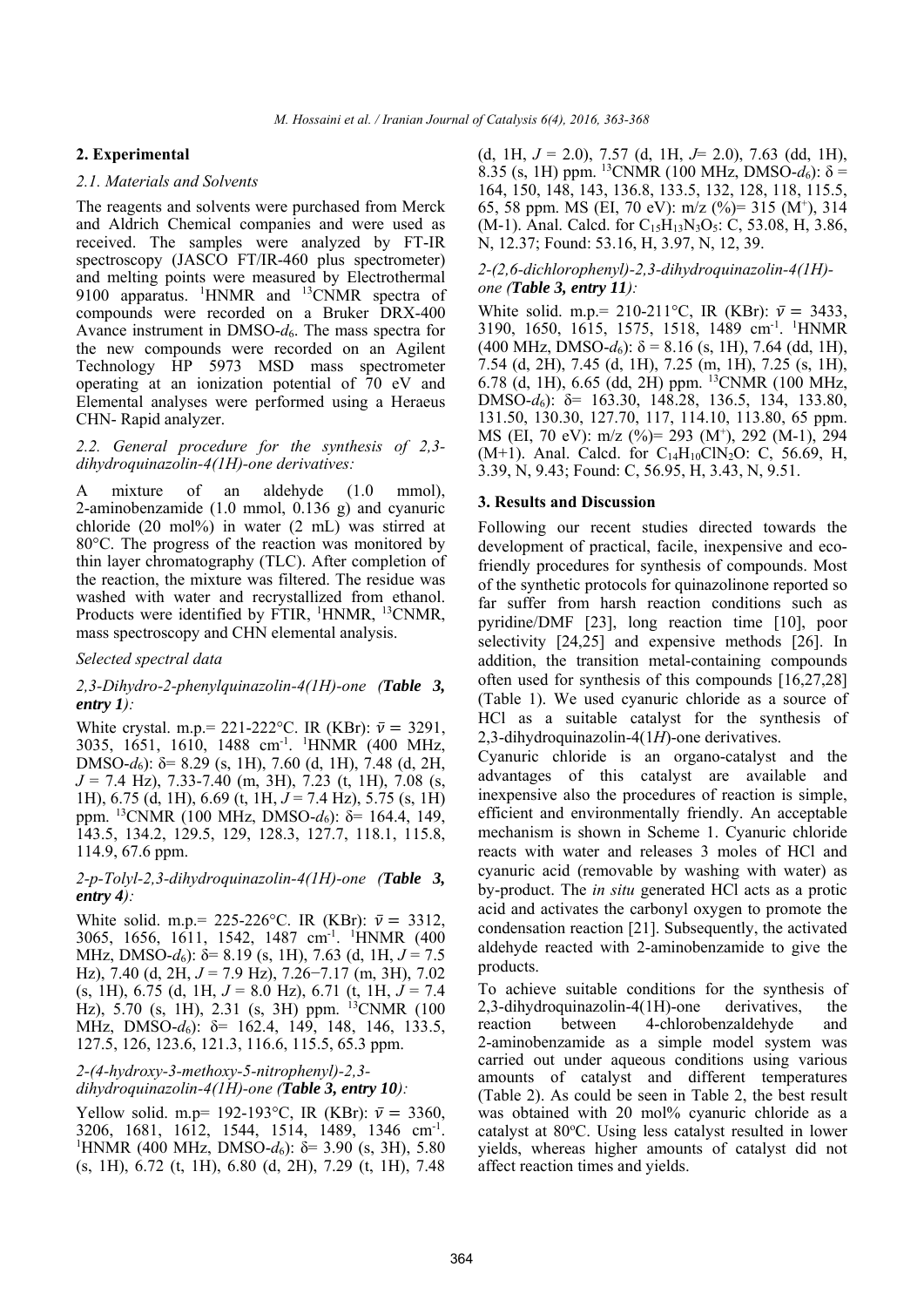| M. Hossaini et al. / Iranian Journal of Catalysis 6(4), 2016, 363-368 |  |  |  |  |  |  |  |
|-----------------------------------------------------------------------|--|--|--|--|--|--|--|
|-----------------------------------------------------------------------|--|--|--|--|--|--|--|

| Entry         | Catalysts                           | Time (h)       | Temp. $(^{\circ}C)$ | Yield $(\%)^a$ | Ref.      |
|---------------|-------------------------------------|----------------|---------------------|----------------|-----------|
|               | ZrCl <sub>2</sub>                   | 0.25           | r.t                 | 95             | $[16]$    |
| $\mathcal{D}$ | Starch solution                     | $\overline{4}$ | r.t                 | 90             | $[10]$    |
| 3             | Tetra-n-butyl ammonium bromide      | 0.5            | 105                 | 90             | $[12]$    |
| 4             | SrCl <sub>2</sub> 6H <sub>2</sub> O | 0.7            | 85                  | 93             | $[27]$    |
|               | $CuCl2/Fe3O4-TEDETA$                | 0.5            | 80                  | 96             | [28]      |
|               | Cyanuric chloride                   | 0.5            | 80                  | 93             | This work |

**Table 1.** The catalysts used for the preparation of quinazolinones.

a For benzaldehyde.



Table 2. Synthesis of 2,3-dihydro-2-phenylquinazolin- $4(1H)$ -ones under various conditions<sup>a</sup>.

| Entry | Catalyst amount (mol%) | Time (min) | Temp. $(^{\circ}C)$ | Yield $(\%)$ |
|-------|------------------------|------------|---------------------|--------------|
|       | $\boldsymbol{0}$       | 90         | 80                  | No reaction  |
| C     | 10                     | 45         | 80                  | 83           |
| 3     | 20                     | 90         | 25                  | 50           |
| 4     | 20                     | 90         | 50                  | 67           |
| 5.    | 20                     | 35         | 80                  | 98           |
| 6     | 30                     | 30         | 80                  | 98           |

a Reaction conditions: 4- chlorobenzaldehyde (1.0 mmol), 2-aminobenzamide (1.0 mmol).

Encouraged by this success, variety of aldehydes were used for preparation of quinazoline under similar conditions. The results were summarized in Table 3. Benzaldehyde derivatives with both electron-donating and electron-withdrawing substituents were reacted with 2-aminobenzamide at the same reaction conditions and the corresponding 2-aryl-2,3dihydroquinazolin-4(1H)-ones were obtained in the 82–97% yields (Table 3, entry 1-11). 2-Thiophen-2,3 dihydroquinazolin-4(1H)-one and 2-furyl-2,3 dihydroquinazolin-4(1H)-one were also obtained using thiophene-2-carbaldehyde and 2-furancarbaldehyde as heterocyclic starting material in good yield at short reaction time (Table 3, entry 12,13).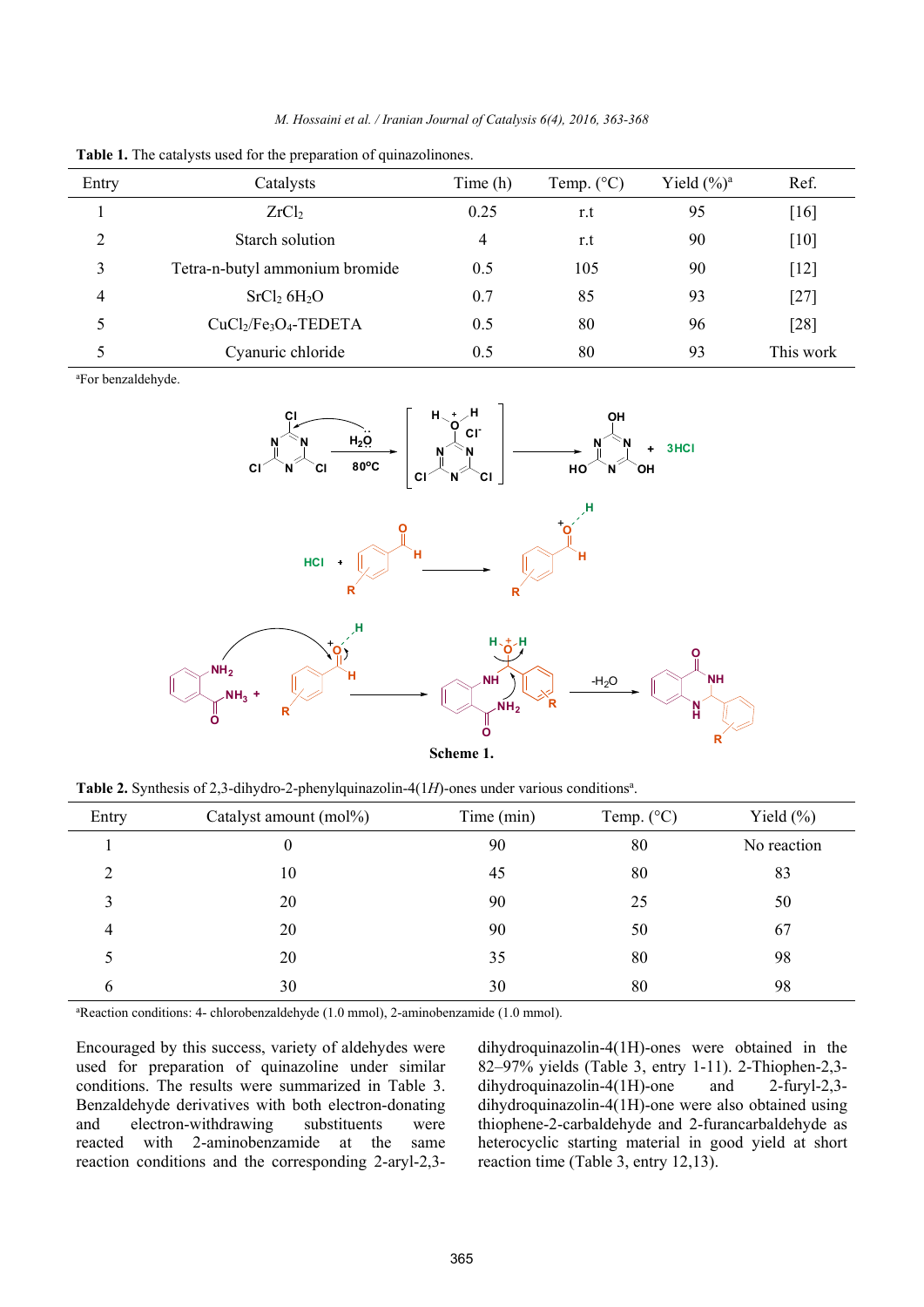| Table 3. Synthesis of various 2,3-dihydro-2-phenylquinazolin-4(1H)-ones in the presence of cyanuric chloride. <sup>a</sup> |                       |                                                 |        |          |             |             |        |
|----------------------------------------------------------------------------------------------------------------------------|-----------------------|-------------------------------------------------|--------|----------|-------------|-------------|--------|
|                                                                                                                            | Aldehyde              | Product                                         | Time   | Yield    | m.p. (°C)   |             | Ref.   |
| Entry                                                                                                                      |                       |                                                 | (min)  | $(\%)^b$ | Found       | Reported    |        |
| $\mathbf{1}$                                                                                                               | O                     | $\ddot{\mathrm{o}}$<br>NH<br>$_{\rm H}^{\rm N}$ | $30\,$ | 93       | 221-222     | $218 - 220$ | $[16]$ |
| $\sqrt{2}$                                                                                                                 | $\mathbf H$<br>Br     | O<br>NH<br>$\frac{N}{H}$<br>Br                  | $20\,$ | 98       | 197-198     | 197-198     | $[29]$ |
| $\mathfrak{Z}$                                                                                                             | Ή<br>Cl               | О<br>ŅH<br>N<br>H<br>Cl                         | 35     | 98       | 203-205     | $206 - 208$ | $[12]$ |
| $\overline{4}$                                                                                                             | Ή                     | O<br>NH<br>N<br>H                               | $15\,$ | 98       | 225-226     | 227-229     | $[29]$ |
| 5                                                                                                                          | Ή                     | $\Omega$<br>NH<br>`N<br>H                       | 55     | 83       | 188-189     | 188-189     | $[30]$ |
| $\sqrt{6}$                                                                                                                 | Ή                     | NH<br>$\frac{\text{N}}{\text{H}}$               | $20\,$ | 98       | 220-222     | 227-229     | $[12]$ |
| $\boldsymbol{7}$                                                                                                           | O<br>H<br>$H_3CO$     | Ο<br>ŅH<br>Ĥ<br>OMe                             | $20\,$ | 94       | $181 - 182$ | 181-182     | $[29]$ |
| $\,$ $\,$                                                                                                                  | Ή<br>OCH <sub>3</sub> | NH<br>$\frac{N}{H}$<br>OCH <sub>3</sub>         | $25\,$ | 91       | $147 - 149$ | $147 - 149$ | $[15]$ |
| 9                                                                                                                          | Ή<br>$O_2N$           | О<br>NH<br>$\frac{N}{H}$<br>NO <sub>2</sub>     | $30\,$ | 74       | 214-215     | $214 - 216$ | $[12]$ |

# *M. Hossaini et al. / Iranian Journal of Catalysis 6(4), 2016, 363-368*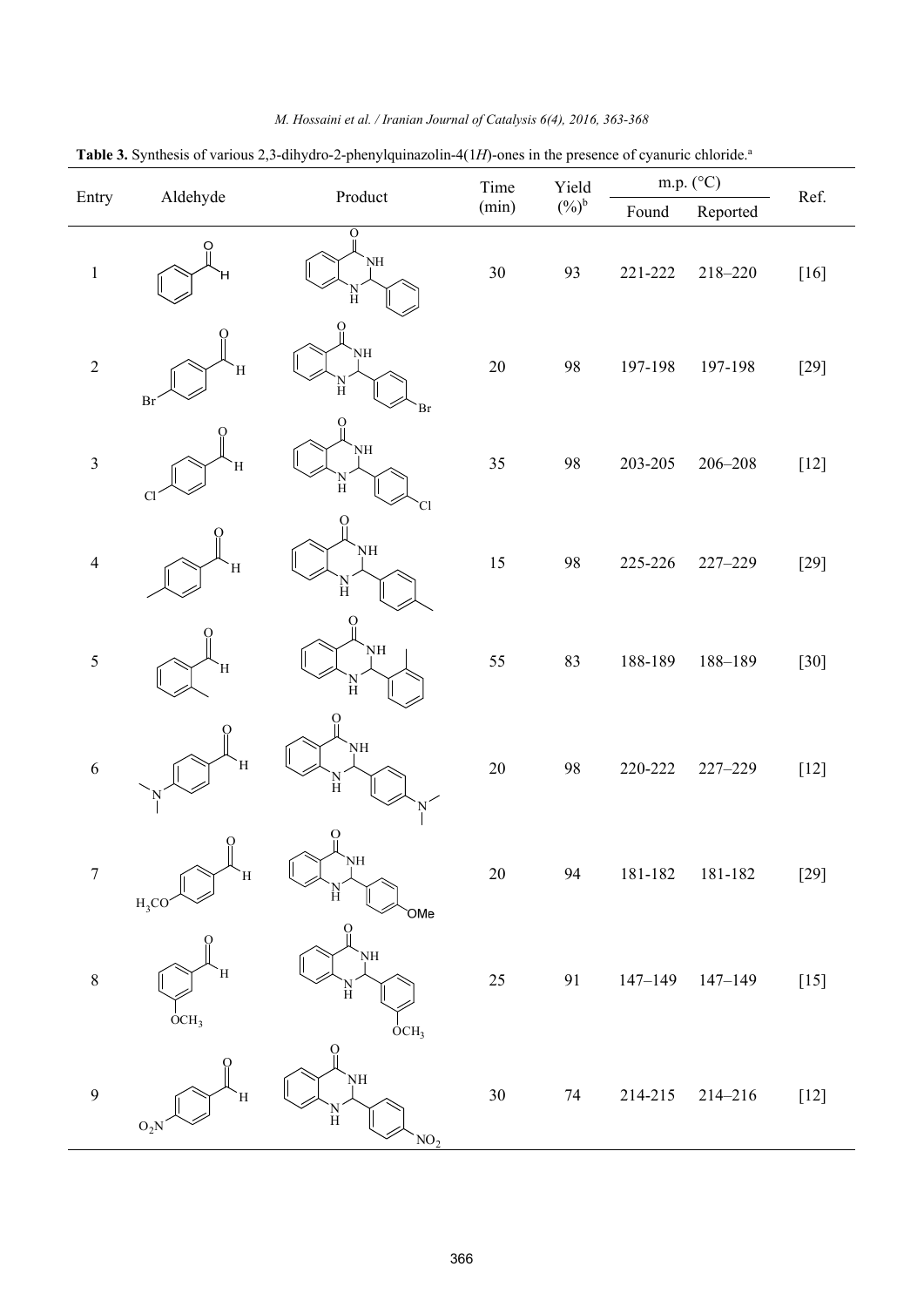



<sup>a</sup>Reaction conditions: aldehyde (1.0 mmol), 2-Aminobenzamide (1.0 mmol), Cyanuric chloride (20 mol%) in water at 80°C.<br><sup>b</sup>Isolated yields.

#### **4. Conclusions**

In summary, a simple and highly efficient methodology for the generation of bioactive quinazolinone derivatives in water is reported. This compounds were synthesized by condensation reaction of benzylic and heterocyclic aldehydes with 2-aminobenzamide in the presence of catalytic amounts of cyanuric chloride as available catalyst. In addition, the media for this procedure is water and "fast", "green" and "low cost" method for the synthesis of these products are the advantages for this protocol. Cyanuric acid as by-product is removable by washing with water. This easy elimination of the catalyst makes this method a better choice for chemical industries.

#### **Acknowledgment**

We gratefully acknowledge financial support from the Research Council of the University of Sistan and Baluchestan.

# **References**

- [1] S. Karamthulla, S. Pal, M.N. Khan, L.H. Choudhury, RSC Adv. 4 (2014) 37889–37899.
- [2] S.A. Ahmadi, D. Ghazanfari, Iran. J. Catal. 3 (2013) 177- 181.
- [3] Y. Takaya, T. Chiba, M. Tanitsu, K. Murata, H.S. Kim, Y. Wataya, Y. Oshima, Parasitol. Int. 47 (1998) 380.
- [4] S.M. Roopan, F.N. Khan, J.S. Jin, R.S. Kumar, Res. Chem. Intermed. 37 (2011) 919–927.
- [5] P. Kung, M.D. Casper, K.L. Cook, L. Wilson-Lingardo, L.M. Risen, T.A. Vickers, R. Ranken, L.B. Blyn, J.R. Wyatt, P. Dan Cook, D.J. Ecker, J. Med. Chem. 42 (1999) 4705-4713.
- [6] A. Dandia, R. Singh, P. Sarawgi, J. Fluor. Chem. 126 (2005) 307–312.
- [7] M. Zappala, S. Grasso, N. Micale, G. Zuccala, F.S. Menniti, G. Ferreri, G. De Sarroc, C. De Michelid, Bioorg. Med. Chem. Lett. 13 (2003) 4427–4430.
- [8] D.W. Wang, H.Y. Lin, R.J. Cao, S.G. Yang, Q. Chen, G.F. Hao, W.C. Yang, G.F. Yang, J. Agric. Food Chem. 62 (2014) 11786−11796.
- [9] M. Rahman, I. Ling, N. Abdullah, R. Hashim, A, Hajra, RSC Adv. 5 (2015) 7755-7760.
- [10] M.T. Maghsoodlou, N. Khorshidi, M.R. Mousavi, N. Hazeri, S.M. Habibi-K.horassani, Res. Chem. Intermed. 41 (2014) 7497-7508.
- [11] M. Tajbakhsh, R. Hosseinzadeh, P. Rezaee, M. Tajbakhsh, Chin. J. Catal. 35 (2014) 58–65.
- [12] M.A. Bodaghi Fard, A. Mobinikhaledi, M. Hamidinasab, Synth. React. Inorg. Met. Org. Chem. 44 (2014) 567–571.
- [13] A. Bharathi, S.M. Roopan, A. Kajbafvala, R.D. Padmaja, M.S. Darsana, G.N. Kumari, Chin. Chem. Lett. 25 (2014) 324–326.
- [14] J. Chen, D. Wu, F. He, M. Liu, H. Wu, J. Ding, W. Su, Tetrahedron Lett. 49 (2008) 3814–3818.
- [15] J. Wu, X. Du, J. Ma, Y. Zhang, Q. Shi, L. Luo, B. Song, S. Yang, D. Hu, Green Chem. 16 (2014) 3210–3217.
- [16] M. Abdollahi-Alibeik, E. Shabani, Chin. Chem. Lett. 22 (2011) 1163–1166.